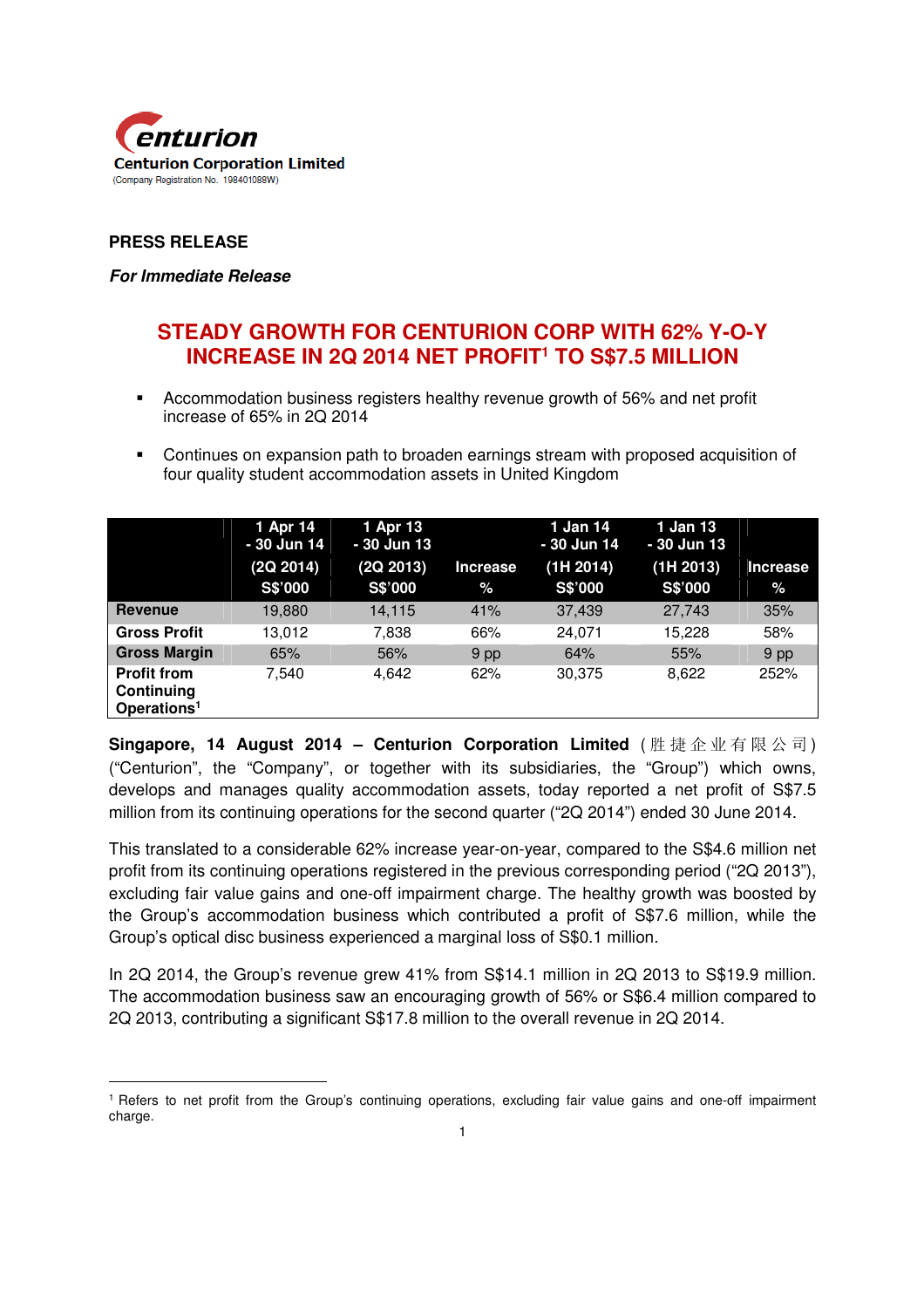Against a declining demand for physical optical disc storage media, the Group's optical business saw a slight drop in revenue of S\$0.6 million in 2Q 2014

The Group's gross profit for 2Q 2014 jumped 66% to S\$13 million from S\$7.8 million in 2Q 2013. Gross profit margin rose 9 percentage points from 56% to 65% due to the higher revenue contribution from the accommodation business, which enjoys a higher profit margin compared to the optical disc business.

### **Accommodation Business**

|                     | 1 Apr 14<br>- 30 Jun 14<br>(2Q 2014) | 1 Apr 13<br>- 30 Jun 13<br>(2Q 2013) | <b>Increase</b> | 1 Jan 14<br>- 30 Jun 14<br>(1H 2014) | 1 Jan 13<br>$-30$ Jun 13<br>(1H 2013) | Increase |
|---------------------|--------------------------------------|--------------------------------------|-----------------|--------------------------------------|---------------------------------------|----------|
|                     | S\$'000                              | S\$'000                              | %               | <b>S\$'000</b>                       | <b>S\$'000</b>                        | %        |
| <b>Revenue</b>      | 17.827                               | 11.413                               | 56%             | 33,034                               | 22.556                                | 46%      |
| <b>Gross Profit</b> | 12.406                               | 7.209                                | 72 %            | 22.476                               | 13,955                                | 61%      |
| <b>Gross Margin</b> | 70%                                  | 63%                                  | 7 pp            | 68%                                  | 62%                                   | 6 pp     |
| <b>Net Profit</b>   | 7.643                                | 4.634                                | 65%             | 30.333                               | 8.739                                 | 247%     |

# **– Summary of Financial Figures (excluding fair value gains)**

The Group's accommodation business continued to perform well in 2Q 2014. This segment recorded a profit of S\$7.6 million, on the back of a revenue of S\$17.8 million. The growth in revenue stemmed largely from the expansion in bed capacity at Westlite Toh Guan, which was completed since January 2014, as well as revenue contribution from the Group's student accommodation asset RMIT Village ("RMITV") located in Melbourne, Australia, acquired since February 2014.

The segment also benefited from additional revenue contribution attributed to the expansion of bed capacity of Westlite Mandai from 4,750 beds, when it first commenced operations in April 2013, to 6,300 beds presently. Other factors such as an increase in rental rates and continued improvements in the occupancy rates of the Group's dormitories located in Malaysia further contributed to the segment's revenue growth.

Commenting on the latest 2Q 2014 results, Mr Kong Chee Min (江志明), CEO of Centurion Corporation Limited said, "Centurion is in a strong position to continue growing our accommodation business. We have diversified our portfolio assets across various geographical locations and expanded accommodation segment into student accommodation to broaden our revenue stream. The Group will continually explore selected acquisition opportunities in Singapore as well as build on our presence in Malaysia and beyond."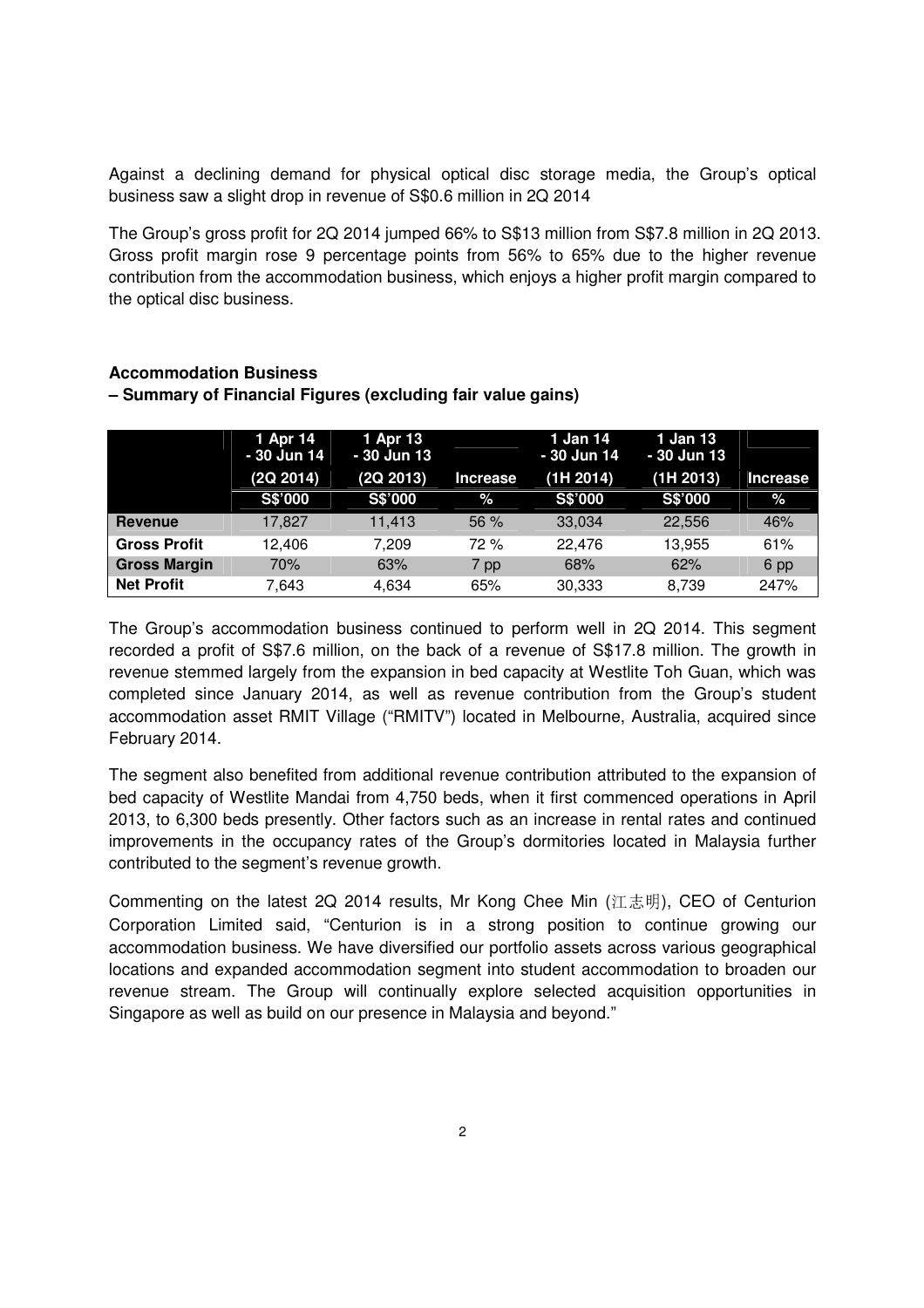### **Business Outlook**

Looking ahead, the outlook for the Group's accommodation business remains favourable, supported by healthy demand and a more diversified portfolio of purpose-built workers and student accommodation across four countries.

#### Workers Accommodation – Singapore

In Singapore, the Group presently has 23,500 beds across 3 workers accommodation assets. A fourth project, Westlite Woodlands, is under construction with 4,100 beds and is expected to complete and be operational in 3Q 2015. On a portfolio basis, the assets are achieving high occupancy rates.

The local workers accommodation landscape is changing. Over the past one and a half years, government agencies have released land sites for dormitory development totaling approximately 100,000 beds. Most of these developments have short-term land lease of between 6 to 9 years, with a smaller portion of these beds under long-term land lease, including Westlite Woodlands which has a land tenure of 30 years. These new dormitories will be completed progressively from 2H 2014 to 2016; some of which are expected to replace certain purpose-built dormitories whose land leases are due to expire shortly.

In addition, the Government has introduced measures to manage the growth of foreign workers' population, particularly in the construction industry. Both these developments may have an effect on the overall demand for beds, occupancy as well as rental rates.

The Group will continually review measures to keep abreast of industry developments as well as government policy changes, and make the necessary adjustments to remain competitive. The Group's assets are well-located throughout Singapore, and 2 of the assets cater to different and multiple industries, thus allowing the Group to adapt to changing demands in the foreign worker industry. As such, the Group's overall occupancy at the portfolio level is expected to remain healthy.

#### Workers Accommodation – Malaysia

In Malaysia, the Group presently has 14,500 beds across 5 workers accommodation assets in Johor. Two more projects with a total of 10,800 beds are under construction and expected to complete and be operational in 1Q 2015 and 4Q 2015 respectively.

On a portfolio basis, the Malaysian assets have achieved good occupancy. This was a result of strong proactive marketing to existing and potential clients, as well as achieving high quality standards benchmarked against international requirements. Besides meeting the needs of its residents, the Group also provides management services to complement its total service. All these efforts have earned good reception from the clients, and the Group is optimistic of steady growth in the occupancy and rental rates of its Malaysian assets.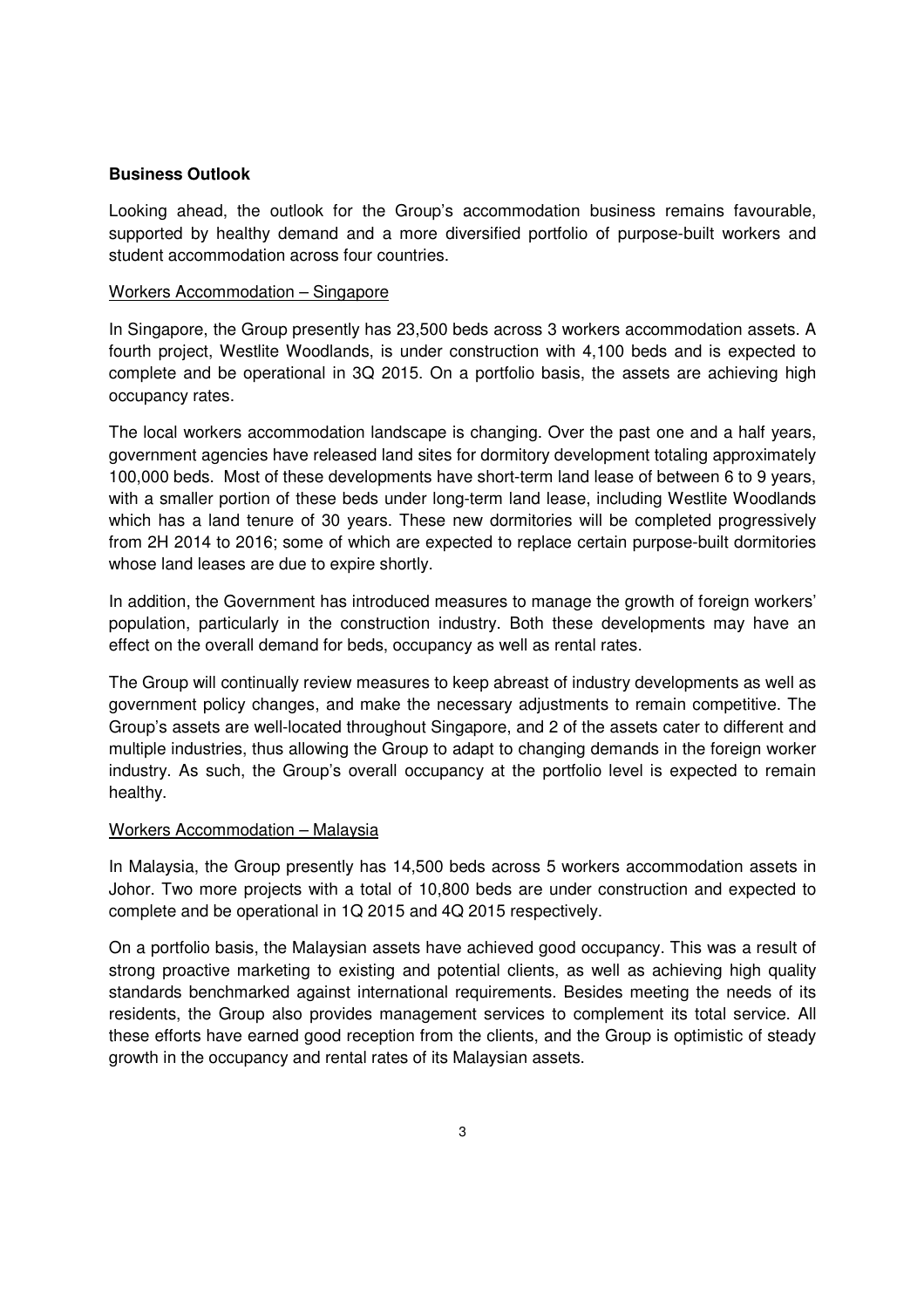Earlier this week, the Group inked an agreement to acquire a piece of land located at Sebarang Perai in Penang, Malaysia – a key manufacturing hub in the region – marking the Group's first acquisition in another state of Malaysia outside of Johor.

### Student Accommodation

In Australia, RMIT Village continued to operate at almost 100%. Supported by strong student demand, the asset is expected to continue to maintain its occupancy rate and contribute to the profitability of the Group. Studies are ongoing to carry out refurbishment works as well as enhancement works to further realise the potential of the property.

Marking its maiden foray into Europe, the Group announced in July 2014 the proposed acquisition of a quality portfolio of 4 student accommodation assets comprising 1,906 beds located in the United Kingdom ("UK"). The UK portfolio comprises strategically located properties with three assets in Manchester and one in Liverpool. The acquisition is expected to be completed in September 2014 and will be the Group's largest overall acquisition to date.

Given the strong demand and limited supply of student accommodation in both cities, the UK assets are expected to be almost fully occupied at market rents, thereby immediately contributing to the Group's revenue and profitability in 2014. This second student accommodation acquisition in the UK adds 1,906 beds to the Group's student accommodation portfolio, bringing the total student beds to 2,362.

"The Group will continue to monitor and assess the competitive and regulatory landscape for foreign worker housing in Singapore, while actively seeking acquisition and management service opportunities. The overseas market is an important growth driver for us, given the traction we have gained in Malaysia and in the student accommodation segment. We will also draw on our strengths to leverage this expertise across other countries, as and when opportunities arise," commented Mr Kong.

# Optical Disc Business

The operating environment for the Group's Optical Disc business remains difficult as the market demand for physical optical storage media is weak. Faced with falling demand, the Group will continue to focus on controlling costs and carry out the necessary restructuring to ensure that the business continues to generate positive cash flow.

-END-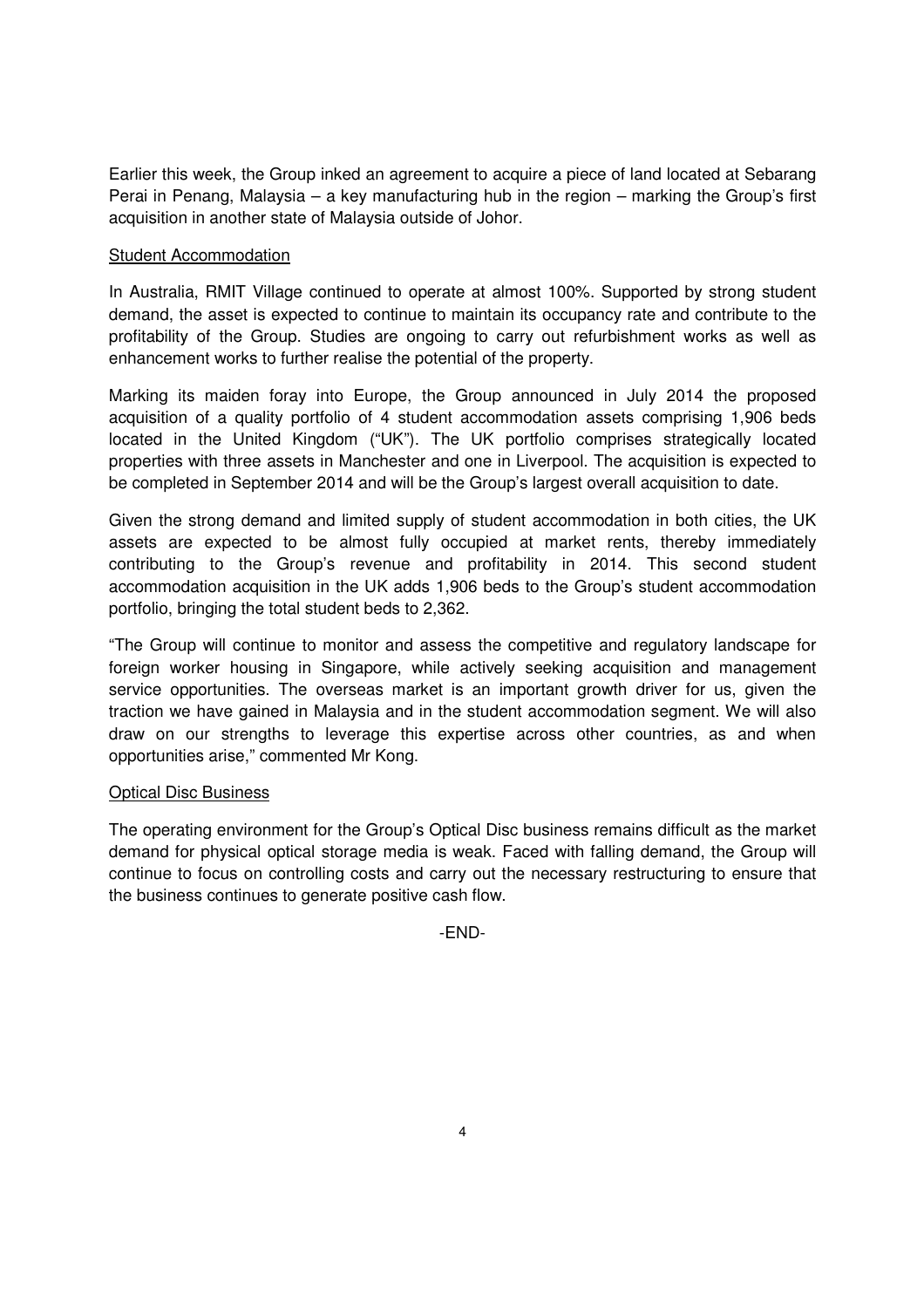#### **ABOUT CENTURION CORPORATION LIMITED**

Centurion Corporation Limited, formerly known as SM Summit Holdings Limited, owns and operates workers and student accommodation assets, as well as a storage disc manufacturing business. Its workers accommodation assets are managed under the Westlite brand.

In Singapore, the Group has 23,500 beds across three workers accommodation assets in Toh Guan, Tuas and Mandai as at 30 June 2014. Westlite Woodlands, its fourth project with 4,100 beds, is under construction and is expected to be completed and operational in 3Q 2015.

In Malaysia, the Group has 14,500 beds across five purpose-built workers accommodation assets in Johor. Two projects, Westlite Tampoi and Westlite Senai II, with a total of 10,800 beds are under construction and expected to be completed and operational in 1Q 2015 and 4Q 2015 respectively.

The Group has a student accommodation asset with 456 beds in Melbourne, Australia. In July 2014, the Group announced the proposed acquisition of a portfolio of four student accommodation assets with a total of 1,906 beds in the United Kingdom. The four assets are strategically located in the vicinity of established education institutions.

The Group expects to increase its overall portfolio from 38,456 beds at present to over 40,000 beds at the end of 2014, and to over 55,200 beds by the end of 2015.

For more information, please visit http://www.centurioncorp.com.sg.

**MEDIA CONTACTS Kreab Gavin Anderson**  Chin May Nah / Melissa Woon +65 6339 9110 cent@kreab.com